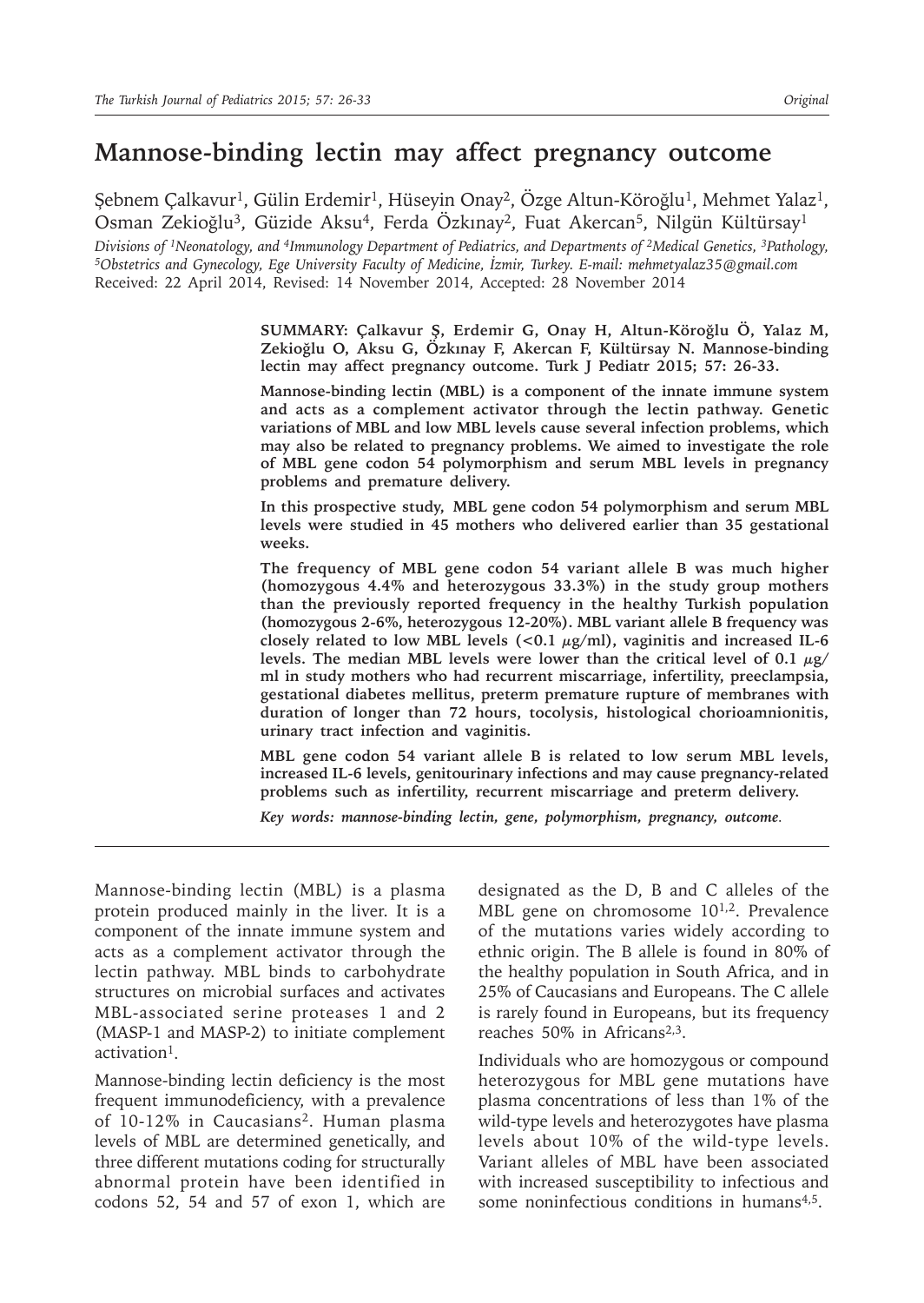The genetic basis of MBL deficiency and its effects on pregnancy outcome have not been clearly understood yet. Recently, several authors have proposed that MBL deficiency may be related to pregnancy problems such as histologic chorioamnionitis, recurrent abortus, preeclampsia and prematurity, and also to neonatal outcome6,7,8,9,10. In another study, genotypes conferring very low serum MBL concentrations were associated with perinatal infections, and high-MBL-conferring genotypes were associated with prematurity<sup>11</sup>.

Most intrauterine infections represent as an ascending infection from the vagina. The premature rupture of membranes and vaginitis are the main risk factors for development of chorioamnionitis. Perinatal infection and inflammation is closely related to the increased risk of poor pregnancy outcome such as abortus, stillbirth and preterm delivery 11-13. Preterm delivery is more common in mothers with clinical or histological chorioamnionitis<sup>14</sup>. Besides increased IL-6 levels which is indicative of inflammation is commonly reported in perinatal infections and is an early marker of labor induction*.* 

In the present study, we analyzed the effect of MBL codon 54 variant allele B and serum MBL levels on pregnancy outcome.

#### **Materials and Methods**

Forty-five mothers who gave birth before 35 gestational weeks due to the higher risk of underlying chorioamnionitis in this gestational age group were enrolled in this study after obtaining their informed consent. The study was performed at Ege University Hospital between October 2004 and May 2005. Pregnant women with previously known genital pathology or chronic systemic diseases which could lead to preterm delivery and those women who did not give consent were excluded from the study. A detailed maternal history, including previous premature delivery, infertility treatment, gestational diabetes, fever during labor, uterine sensitivity and characteristics of vaginal discharge, was taken. Two milliliters of blood samples were obtained from mothers during labor or in the first hour after delivery. In addition, peripheral blood samples of 500  $\mu$ l were collected in EDTA tubes and genomic DNA was isolated. Serum acute phase reactant C-reactive protein

(CRP), IL-6, whole blood count and MBL levels during labor were studied in all mothers. The diagnosis of clinical chorioamnionitis was based upon the presence of maternal fever of >38°C plus at least two of the following conditions: maternal leukocytosis (WBC>15,000 cells/ mm3), maternal tachycardia (>100 beats/min), fetal tachycardia (>160 beats/min), uterine tenderness and/or foul-smelling amniotic fluid10,12*.*

Preterm premature rupture of membranes (PPROM) was defined as membrane rupture and the onset of labor before 37 weeks. The diagnosis of vaginitis was made on the presence of vaginal discharge with foul odor<sup>13</sup>.

Placentas and umbilical cords were evaluated in the laboratory of the Pathology Department, all by the same pathologist, who was not previously informed about the patients' clinical findings. The diagnosis of histological chorioamnionitis was made based on identification of polymorphonuclear leukocytes on examination of the placenta and fetal membranes<sup>14</sup>.

### *MBL genotyping*

DNA was extracted from blood samples using standard techniques<sup>15</sup>. Codon 54 polymorphisms in exon 1 of the MBL gene were genotyped in 45 mothers using the polymerase chain reaction (PCR) and sequencespecific primers. The primer sequences were 5-TAGGACAGAGGGCATGCTC-3 and 5-AGGCAGTTTCCTCTGGAAGG-3. The PCR product (349 bp) was digested with Ban I for codon 54. Ban I digestion was performed at 50° C for 60 min with 5 U enzyme. The normal allele (allele A) was cut with Ban I into 2 fragments, 260 and 89 bp. The variant allele (allele B) remained uncut. Products were projected through electrophoresis on 2% agarose gel $15$ .

Mannose-binding lectin serum levels were measured with ELISA (Oligomer ELISA Kit, Antibody Shop, Denmark). The results were interpreted according to the manufacturer's instructions, and levels  $>0.1$  mcg/ml were accepted as normal. Serum CRP levels were determined by a nephelometric method (Behring, Marburg, Germany). IL-6 serum levels were measured with ELISA (Bender MedSystems GmBH, Vienna, Austria). The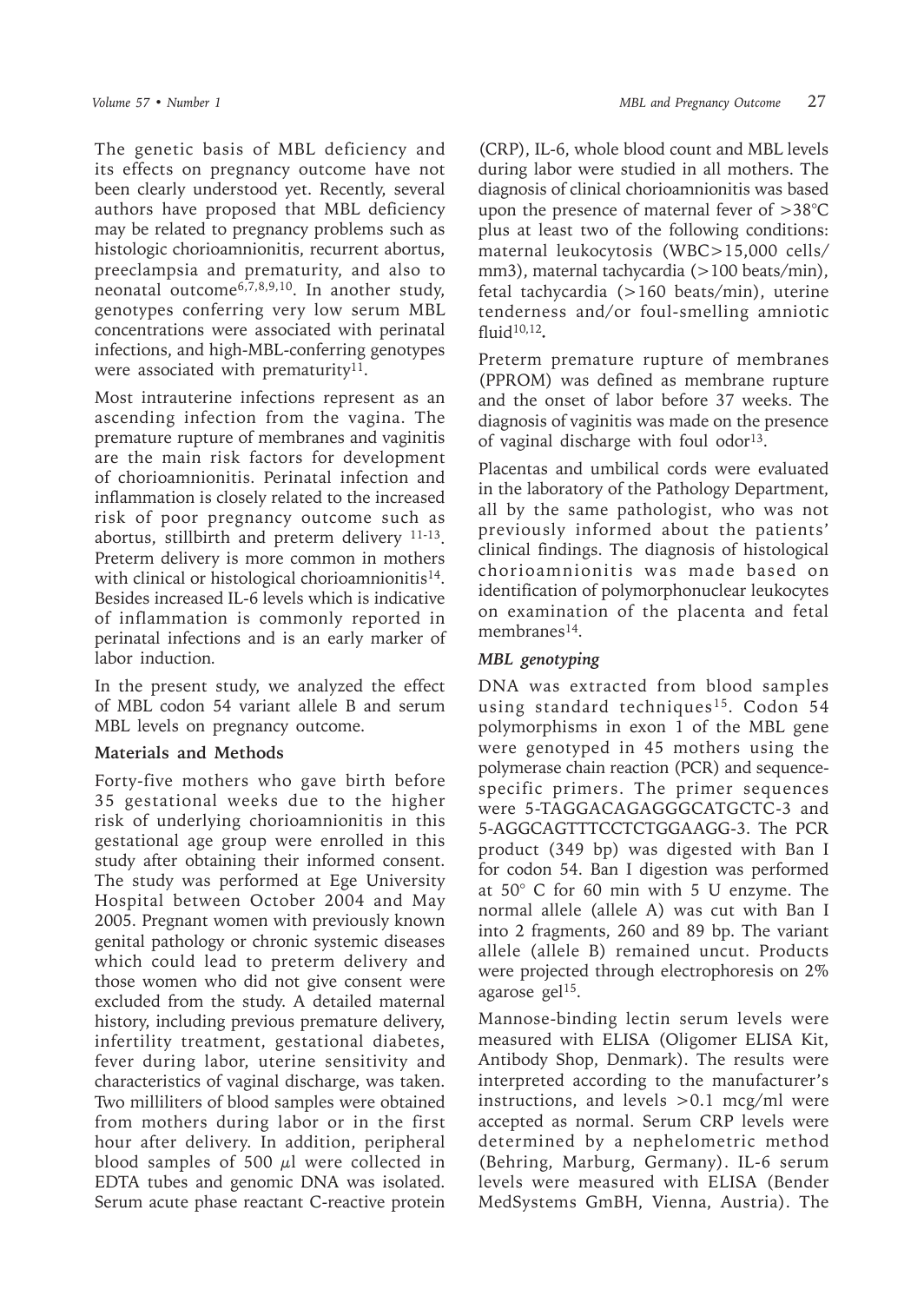results were interpreted according to the manufacturer's instructions.

All statistical analyses were performed using the SPSS<sup>®</sup> statistical package, version 17.0 (SPSS, Chicago, IL, USA) for Windows®. Allelic and genotypic frequencies were determined from observed genotype counts, and the expectations of the Hardy–Weinberg equilibrium were evaluated by Pearson's *χ*2-test. The frequency of gene polymorphisms in patients was compared using Fisher's exact test. A  $\chi^2$  test, Fisher's exact test, the Mann–Whitney U test, the Wilcoxon signed-rank test and an independent samples t-test [with 95% confidence interval (CI)] were performed to determine differences between the study groups and correlation of MBL genotype and clinical variables as appropriate. A P value  $< 0.05$  was considered to be statistically significant.

### *Ethical Considerations*

The local hospital ethics committee approved the study (Date: 19 04 2005; No: 05-1/05) and informed consent was obtained from all mothers.

### **Results**

The study included 45 mothers aged 20-42 years (mean  $29.6 \pm 5.5$  years). The clinical characteristics of the group are shown in Table 1. MBL gene codon 54 variant allele B was studied in all members of the group  $(n=45)$ , and the results correlated well with the Hardy–Weinberg equilibrium  $(x^2=0.87646, p=0.3491)$ . The distribution of MBL gene codon 54 variant allele B is shown in Table II. Fifteen (33.3%) mothers were found heterozygous and two (4.4%) were homozygous for codon 54 variant allele B. A total of 17 (37.7%) mothers had at least one mutant codon 54 allele.

Serum MBL levels could be studied in only 25 mothers due to financial and laboratory limitations. Sixteen mothers (64%) had serum



**Fig. 1.** Relationship between serum IL-6 levels and MBL genotypes. (\*p=0.046)

|  | Table I. Clinical Characteristics of the Study Population |  |  |
|--|-----------------------------------------------------------|--|--|
|  |                                                           |  |  |

|                                  | Study group $(n=45)$         |            |  |  |  |  |
|----------------------------------|------------------------------|------------|--|--|--|--|
| Clinical characteristics         | $mean \pm SD^*$<br>(min-max) | $n \ (\%)$ |  |  |  |  |
| Maternal age (years) *           | $29.62 \pm 5.548$            |            |  |  |  |  |
| Gestational age (weeks) *        | $30.6 \pm 2.941$             |            |  |  |  |  |
| History of recurrent miscarriage |                              | 10(22.22)  |  |  |  |  |
| Infertility                      |                              | 16 (35.6)  |  |  |  |  |
| Preeclampsia                     |                              | 6(13.3)    |  |  |  |  |
| Gestational diabetes mellitus    |                              | 6(13.3)    |  |  |  |  |
| PPROM                            |                              | 15(33.3)   |  |  |  |  |
| PPROM duration of $> 72$ hrs     |                              | 7(15.6)    |  |  |  |  |
| Tocolysis                        |                              | 31 (68.9)  |  |  |  |  |
| Histological chorioamnionitis    |                              | 15(33.3)   |  |  |  |  |
| Clinical chorioamnionitis        |                              | 2(4.4)     |  |  |  |  |
| Urinary tract infections         |                              | 19 (42.2)  |  |  |  |  |
| Vaginitis                        |                              | 7(15.6)    |  |  |  |  |
| Antenatal antibiotics            |                              | 23(51.1)   |  |  |  |  |
| Antenatal steroids               |                              | 35 (77.8)  |  |  |  |  |
| Total                            |                              | 45 (100)   |  |  |  |  |

PROM: preterm premature rupture of membrane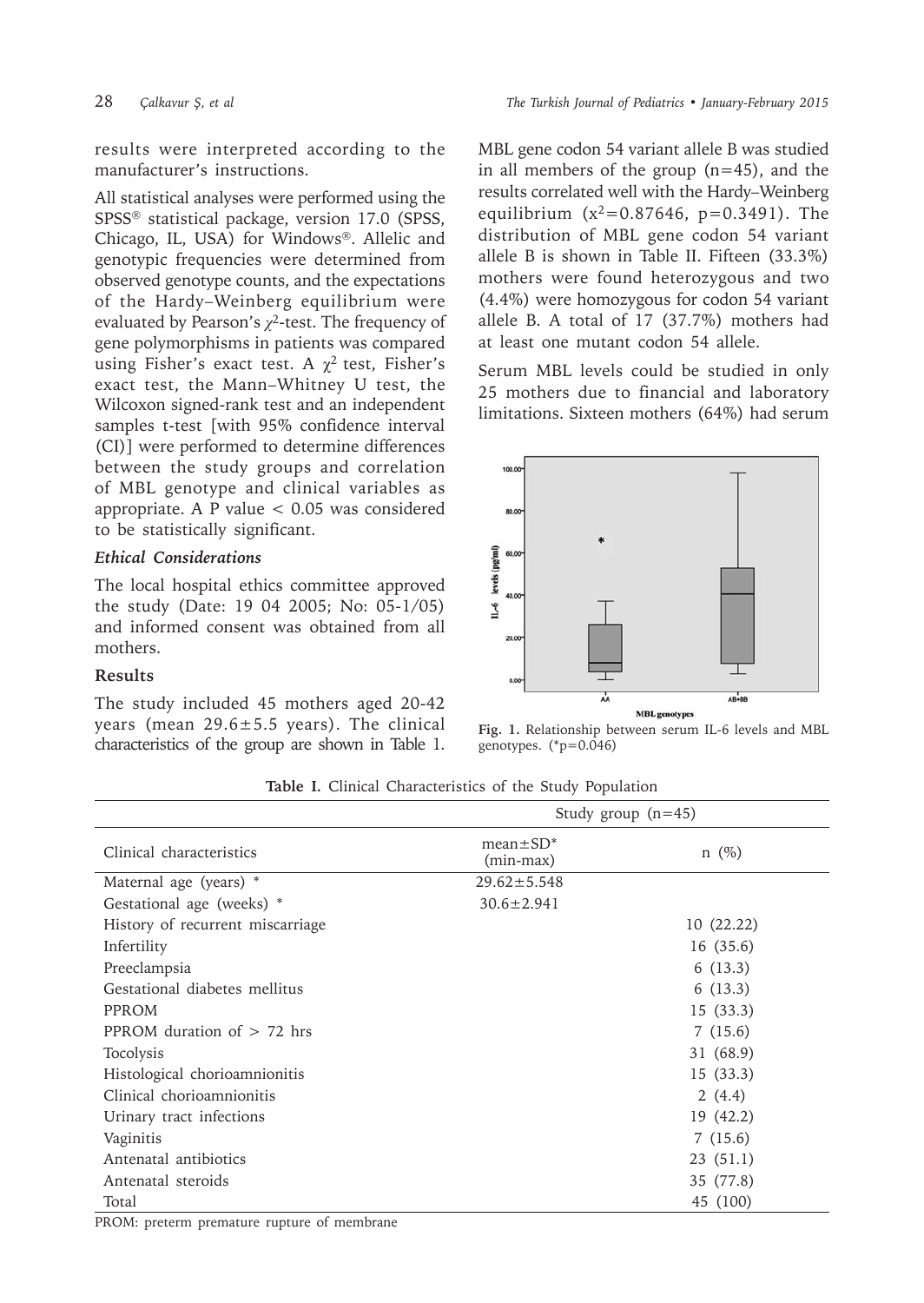

**Fig. 2.** Relationship between serum MBL levels and MBL genotypes. (\*p=0.005)

MBL levels lower than 0.1  $\mu$ g/ml, considered to be the cutoff level for normal according to the test manufacturer's instructions.

The relationship of MBL gene codon 54 variant allele B with pregnancy complications and serum CRP, IL-6 and MBL levels is shown in Tables III and IV.

The presence of MBL gene codon 54 variant allele B was not associated with increased risk of recurrent abortus, infertility, preeclampsia, gestational diabetes, any PPROM, PPROM with duration longer than 72 hours, tocolysis, histological or clinical chorioamnionitis, urinary tract infection, antenatal antibiotic use during the third trimester, antenatal steroid use and serum CRP level during labor. However, the presence of MBL codon 54 variant allele B was significantly associated with vaginitis during pregnancy ( $p=0.018$ ,  $OR=14.727$  CI 95 %:1.583-136.97) (Table III), with high serum IL-6 levels (p=0.046) and with low serum MBL levels  $(p=0.005)$  (Table IV) (Figs. 1 and 2).

The relationship of serum MBL levels with pregnancy complications was not statistically significant (Table V). However, median

**Table II.** Distribution of MBL Gene Codon 54 Polymorphism in the Study Group (n=45).

| Codon 54 mutation              | $n \ (\%)$ |
|--------------------------------|------------|
| AA (No mutation)               | 28 (62.3)  |
| AB (Heterozygous mutation)     | 15(33.3)   |
| BB (Homozygous mutation)       | 2(4.4)     |
| $AB + BB$ (B allele frequency) | 17 (37.7)  |
| Total                          | 45 (100)   |
|                                |            |

*Volume 57 • Number 1 MBL and Pregnancy Outcome* 29



**Fig. 3.** Median serum MBL levels of mothers with various pregnancy problems in relation to the normal MBL level of 0.1  $\mu$ g/ml.

MBL levels of mothers who had recurrent miscarriages, infertility, preeclampsia, gestational diabetes mellitus, PPROM, duration of PPROM greater than 72 hours, tocolysis, histological chorioamnionitis, urinary tract infection and vaginitis were all under the normal MBL level limit of 0.1  $\mu$ g/ml (Fig. 3).

# **Discussion**

Our results show that MBL codon 54 variant allele B and the related low serum MBL levels may be responsible for perinatal infection problems leading to preterm delivery.

Previously, recurrent bacterial infections, tuberculosis and invasive aspergillosis in immunocompromised patients have been reported in association with MBL deficiency<sup>15,16</sup>.

Intrauterine infection is a major cause of spontaneous preterm birth, and immune system defects causing susceptibility to infection have a genetic basis<sup>17,18.</sup> Since MBL is a component of innate immunity, polymorphisms of the MBL gene are associated with susceptibility to infections, which may also lead to preterm labor in pregnant women<sup>4</sup>. The association between the risk of preterm delivery and MBL gene codon 54 variant allele B has been recently suggested<sup>19,20,21</sup>,. Our data showed a B allele homozygosity of 4.4% and a B allele heterozygosity of 33.3% in mothers who delivered before the 35th gestational week. In recent studies, homozygous and heterozygous B allele frequencies in the healthy Turkish population have been reported as 2-6% and 12-20%, respectively 15,16. Therefore the total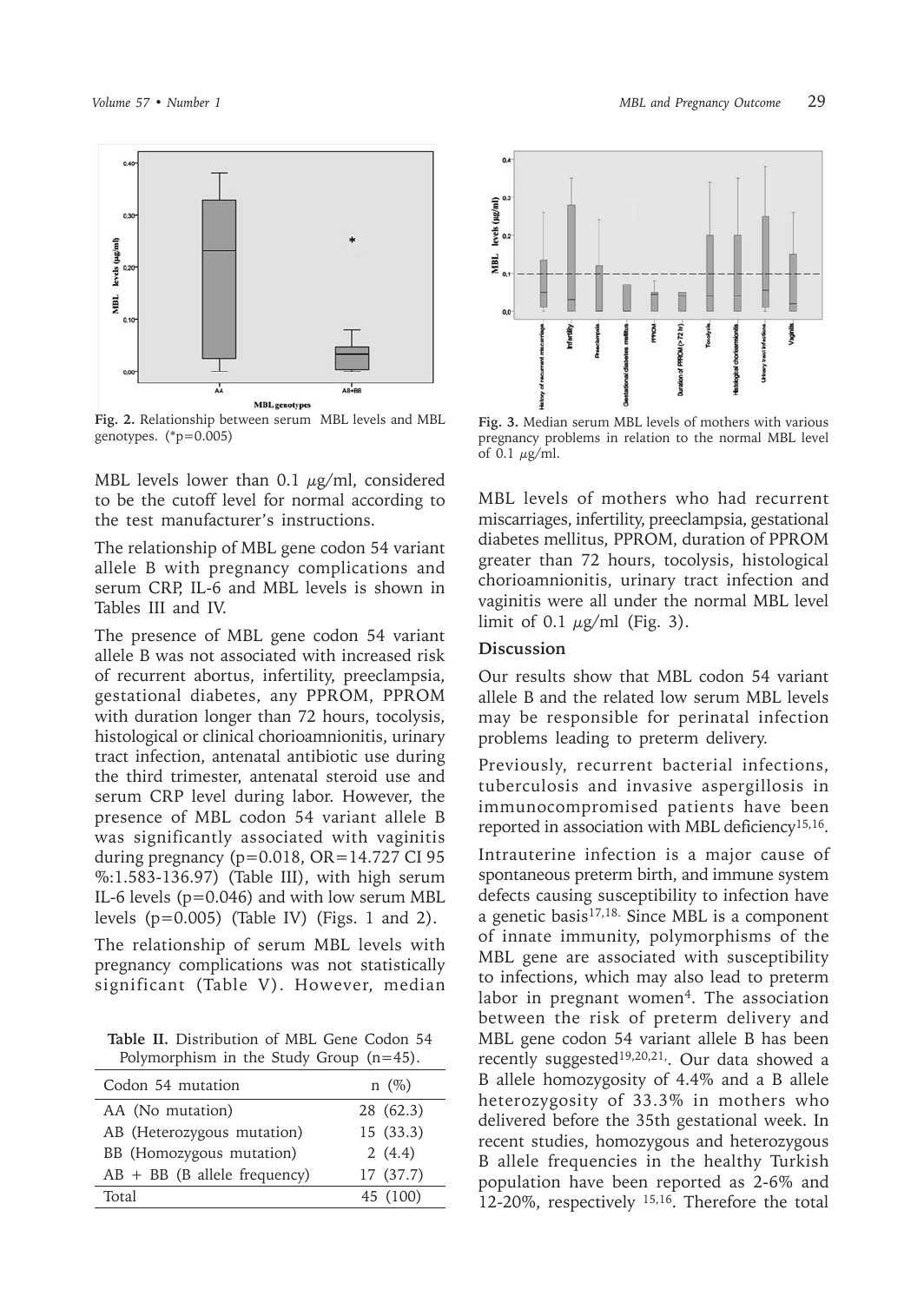| Clinical characteristics            | AA<br>$n \ (\%)$ | AB / BB<br>$n \ (\%)$ |              |              |               |                          |
|-------------------------------------|------------------|-----------------------|--------------|--------------|---------------|--------------------------|
|                                     | 28 (62.8)        | 17(37.8)              | $\mathbf{P}$ | <b>OR</b>    | 95 % CI       | $\mathbf{p}$             |
| History of recurrent<br>miscarriage | 4 $(14.3\%)$     | $6(35.3\%)$           | 0.143        | 3.273        | 0.766-13.988  | 0.110                    |
| Infertility                         | $8(28.6\%)$      | $8(47.1\%)$           | 0.214        | 2.222        | 0.632-7.808   | 0.213                    |
| Preeclampsia                        | 2 $(7.1\%)$      | 4 $(23.5\%)$          | 0.179        | 4.000        | 0.646-24.768  | 0.136                    |
| Gestational diabetes mellitus       | 3 $(10.7\%)$     | 3 $(17.6\%)$          | 0.658        | 1.768        | 0.317-10.061  | 0.511                    |
| PPROM                               | $10(35.7\%)$     | 5 $(29.4\%)$          | 0.667        | 0.750        | 0.205-2.748   | 0.664                    |
| PPROM duration of $>72$ hrs         | 3 $(10.7\%)$     | 4 $(23.5\%)$          | 0.399        | 2.564        | 0.497-13.220  | 0.260                    |
| Tocolysis                           | 18 (64.3%)       | 13 (76.5%)            | 0.397        | 1.806        | 0.463-7.045   | 0.395                    |
| Histological chorioamnionitis       | $9(32.1\%)$      | $6(35.3\%)$           | 0.830        | 1.152        | 0.323-4.109   | 0.828                    |
| Clinical chorioamnionitis           | 2 $(7.1\%)$      | $0(0\%)$              | 0.519        | $\mathbf{0}$ |               | $\overline{\phantom{a}}$ |
| Urinary tract infections            | 10 (35.7%)       | $9(52.9\%)$           | 0.262        | 2.025        | 0.594-6.905   | 0.260                    |
| Vaginitis                           | $1(3.6\%)$       | $6(35.3\%)$           | 0.008        | 14.727       | 1.583-136.971 | 0.018                    |
| Antenatal antibiotics               | 15 (53.6%)       | $8(47.1\%)$           | 0.675        | 0.770        | 0.230-2.578   | 0.672                    |
| Antenatal steroids                  | 22 (78.6%)       | 13 (76.5%)            | 0.871        | 0.886        | 0.210-3.737   | 0.869                    |

**Table III.** Relationship of MBL Gene Polymorphism with Pregnancy Complications

PPROM: preterm premature rupture of membranes

and, in particular, the heterozygous B allele frequency is much higher in our study group than in the healthy Turkish population. In addition, our results revealed significantly lower serum MBL levels in mothers carrying the B allele, which may show a possible cause–result relationship in regard to preterm delivery.

Geijn et al.<sup>22</sup> showed that MBL serum concentrations significantly increase during pregnancy beginning from the first trimester and decline at 6 weeks post-partum. They suggested that sufficient MBL levels during early pregnancy are essential for maintaining the pregnancy and for protecting pregnant women against infections. The involvement of the innate immune system, particularly MBL, in the development of recurrent vaginal infections was documented by Babula et al.<sup>24</sup> and Eisen et al.25 in 2003. They suggested that decreased levels of vaginal secretory MBL in women with MBL gene codon 54 variant allele B are associated with increased susceptibility to vaginal infections<sup>22,23</sup>. We similarly observed a higher incidence of vaginitis in mothers with MBL 54 variant allele B.

Prolonged PPROM is accepted as a risk factor for ascending infection, but it is also a result of membrane damage caused by vaginal infections during pregnancy. Microorganisms in the genital tract produce proteolytic enzymes and are often isolated in pregnancies complicated by PPROM 24. In our study, we did not observe any relation of PPROM and MBL allele B.

Annells et al.5 evaluated 181 women with spontaneous preterm birth prior to 35 weeks and demonstrated the association of MBL gene codon 54 variant allele B with the development of histological chorioamnionitis. We did not observe such a relationship, possibly due to the limited number of study patients. However, serum mean MBL levels of mothers with vaginitis, PPROM and histological chorioamnionitis, and of mothers who received tocolysis, were under the normal MBL level limit of  $0.1\mu$ g /ml (Fig. 3).

Mannose-binding lectin has inhibitory effects on the release of proinflammatory cytokines, resulting in a decreased inflammatory response25,26,27. Our data accordingly showed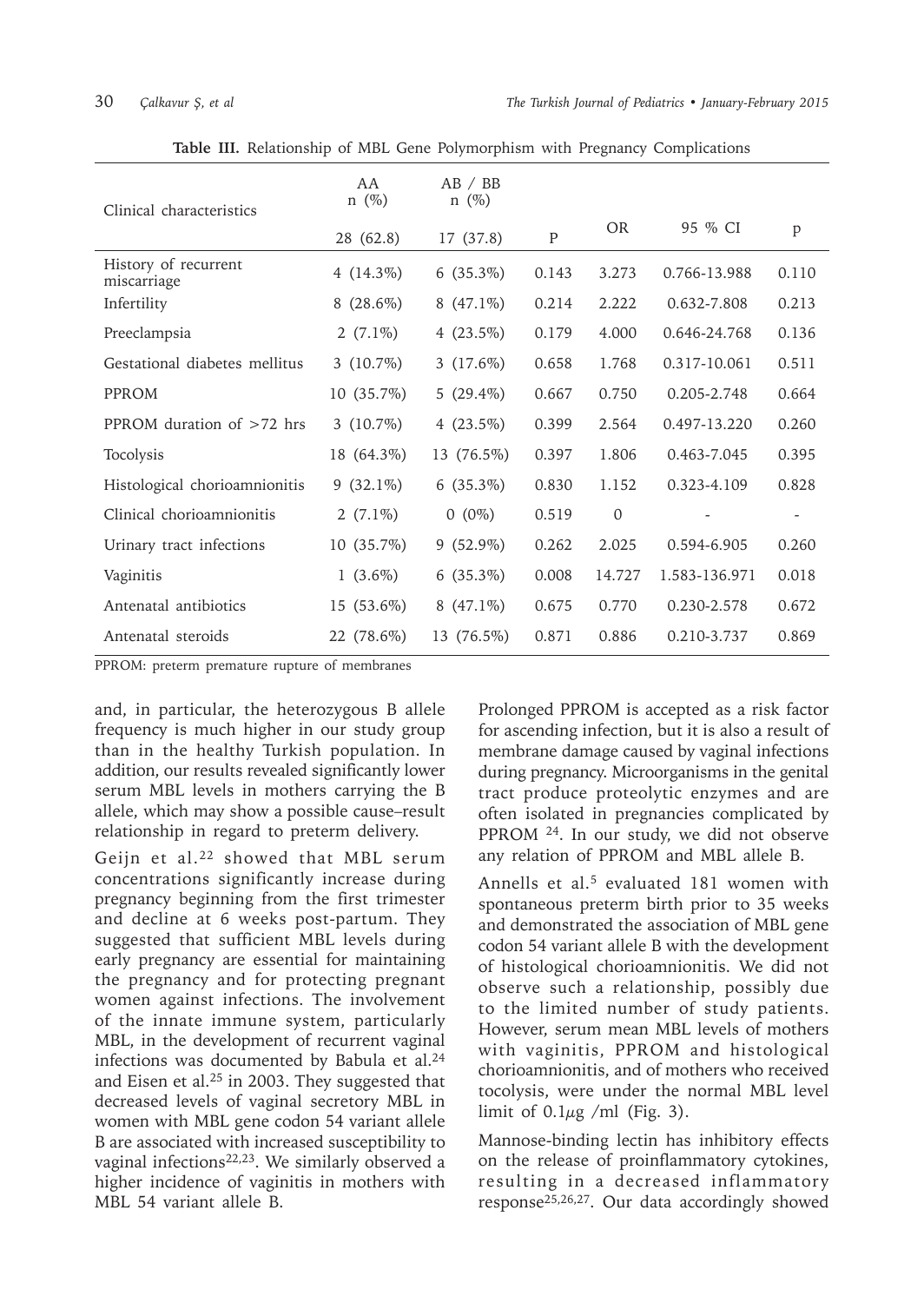| Parameters       | Statistical Data | MBL gene polymorphism |                   |       |  |  |
|------------------|------------------|-----------------------|-------------------|-------|--|--|
|                  |                  | AA                    | AB / BB           | p     |  |  |
|                  | $\mathbf n$      | 24                    | 17                |       |  |  |
|                  | median           | 0.965                 | 1.17              |       |  |  |
| $CRP$ (mg/dl)    | $mean \pm SD$    | $2.98 \pm 4.89$       | $2.98 \pm 4.06$   | 0.314 |  |  |
|                  | <b>SEM</b>       | 0.9994                | 0.985             |       |  |  |
|                  | min-max          | $0.26 - 16.10$        | $0.32 - 15.10$    |       |  |  |
|                  | n                | 16                    | 14                |       |  |  |
|                  | median           | 7.96                  | 4.5               |       |  |  |
| IL-6 $(pg/ml)$   | $mean \pm SD$    | $15.76 \pm 18.05$     | $38.83 \pm 33.85$ | 0.046 |  |  |
|                  | <b>SEM</b>       | 0.514                 | 9.048             |       |  |  |
|                  | min-max          | 0.20-65.93            | 2.78-97.72        |       |  |  |
|                  | n                | 12                    | 13                |       |  |  |
|                  | median           | 0.23                  | 0.0               |       |  |  |
| MBL $(\mu g/ml)$ | $mean \pm SD$    | $0.19 \pm 0.14$       | $0.04 \pm 0.06$   | 0.005 |  |  |
|                  | <b>SEM</b>       | 0.042                 | 0.018             |       |  |  |
|                  | min-max          | $0.00 - 0.38$         | $0.00 - 0.24$     |       |  |  |

**Table IV.** Relationship of MBL Gene Polymorphism with Serum CRP, IL-6 and MBL Levels During Labor  $(n=25)$ 

CRP: c-reactive protein, IL-6: interleukin-6 MBL: mannose binding lectin SD: standard deviation, SEM: standart error of mean

|                                        |                           | Serum MBL<br>levels (mm/<br>ml) | p     | Range | Interquartile<br>range | Percentiles |                  |        |
|----------------------------------------|---------------------------|---------------------------------|-------|-------|------------------------|-------------|------------------|--------|
| Conditions                             | $\mathbf n$<br>$(\%)$     |                                 |       |       |                        | 25th        | 50th<br>(Median) | 75th   |
| History of<br>recurrent<br>miscarriage | 7(70)                     | $0.08 \pm 0.10$                 | 0.65  | 0.26  | 0.19                   | 0.0039      | 0.0475           | 0.1972 |
| Infertility                            | 12 (75)                   | $0.11 \pm 0.15$                 | 0.65  | 0.35  | 0.29                   | 0.0040      | 0.0277           | 0.2971 |
| Preeclampsia                           | 4<br>(66.66)              | $0.06 \pm 0.12$                 | 0.068 | 0.24  | 0.18                   | 0.0000      | 0.0018           | 0.1824 |
| Gestational<br>diabetes mellitus       | 5<br>(83.33)              | $0.06 \pm 0.11$                 | 0.40  | 0.38  | 0.24                   | 0.0021      | 0.0043           | 0.1667 |
| PPROM                                  | 6<br>(40)                 | $0.03 \pm 0.14$                 | 0.24  | 0.08  | 0.06                   | 0.0002      | 0.0414           | 0.0555 |
| PPROM duration<br>of $> 72$ hrs        | 5<br>(71.42)              | $0.03 \pm 0.02$                 | 0.148 | 0.05  | 0.05                   | 0.0002      | 0.0371           | 0.0466 |
| Tocolysis                              | 17<br>(54.83)             | $0.09 \pm 0.12$                 | 0.17  | 0.34  | 0.22                   | 0.0038      | 0.0371           | 0.2196 |
| Histological<br>chorioamnionitis       | 10<br>(66.66)             | $0.09 \pm 0.12$                 | 0.56  | 0.35  | 0.21                   | 0.0036      | 0.401            | 0.2140 |
| Clinical<br>chorioamnionitis           | 1<br>(50)                 | 0.0048                          |       |       |                        |             |                  |        |
| Urinary tract<br>infections            | 12<br>(63.15)             | $0.13 \pm 0.14$                 | 0.78  | 0.38  | 0.25                   | 0.0075      | 0.0560           | 0.2587 |
| Vaginitis                              | $\overline{4}$<br>(57.14) | $0.07 \pm 0.12$                 | 0.54  | 0.26  | 0.21                   | 0.0012      | 0.0235           | 0.2090 |

**Table V.** Relationship of Serum MBL Levels During Labor with Pregnancy Complications

MBL: mannose binding lectin,

PPROM: preterm premature rupture of membranes.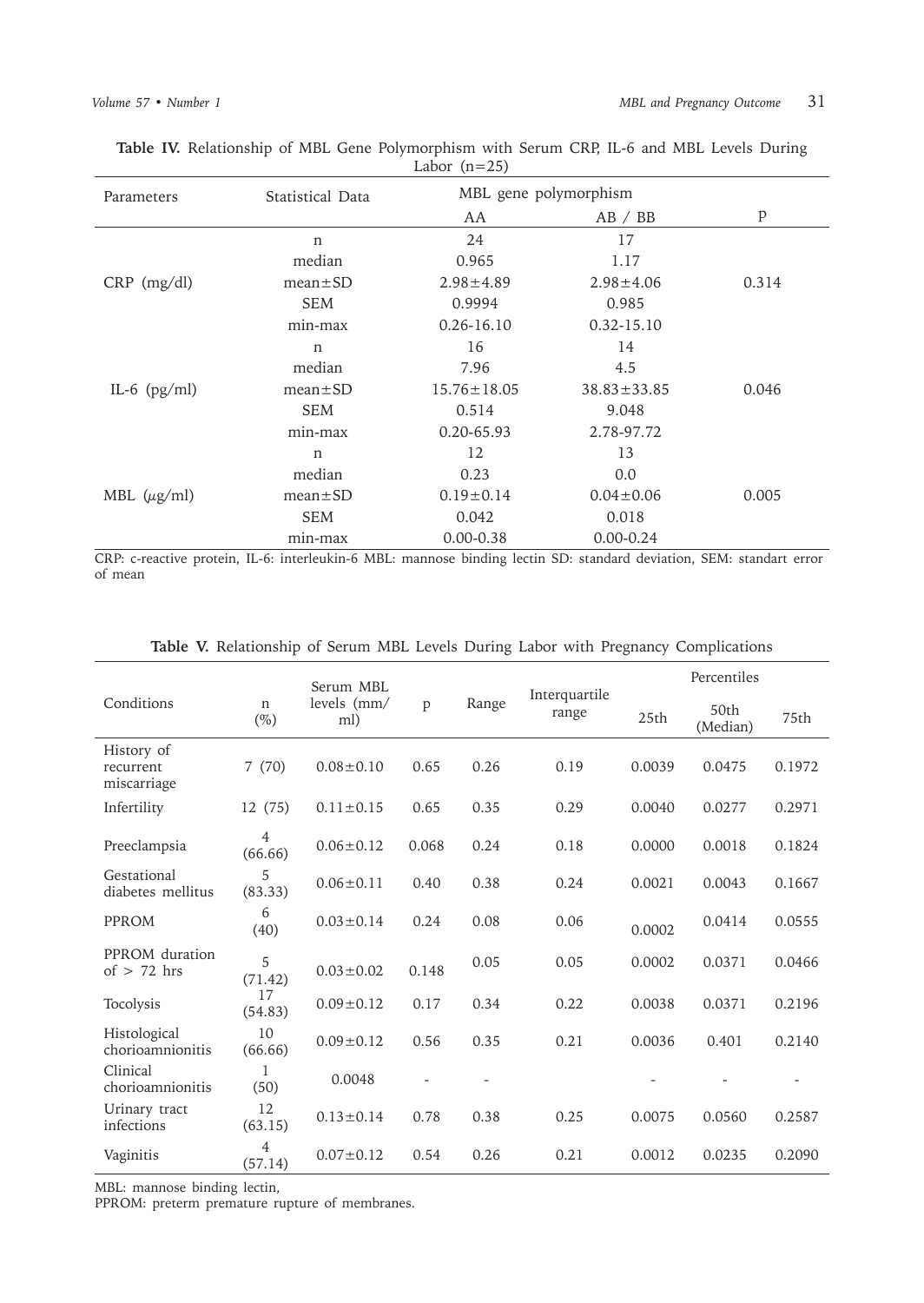higher proinflammatory cytokine IL-6 levels in mothers having MBL gene codon 54 variant allele B.

Kilpatrick et al.<sup>20</sup> studied maternal and paternal serum MBL levels of couples who experienced recurrent miscarriages and showed that serum MBL levels less than 0.1  $\mu$ g/ml were a clinically significant risk factor for spontaneous abortion. Conversely, Baxter et al.28 suggested that there was no association between recurrent miscarriage and variant alleles of MBL. In our study group, an increased MBL B allele frequency was not seen among mothers with a history of recurrent abortus, but there was seen among them a greater frequency of MBL levels below the normal limit of 0.1  $\mu$ g/ml (Fig. 3).

Some studies suggested a minor role for MBL in the development of preeclampsia28,29. We observed low MBL levels in mothers with preeclampsia. Gestational diabetes mellitus has been shown to be related to MBL gene codon 54 variant allele B<sup>30</sup>. Serum MBL levels of the mothers in our group with gestational diabetes mellitus were lower than normal; but no association could be shown regarding MBL gene codon 54 variant allele B.

Since most studies so far have reported on either the genetic variations of MBL codon 54 or MBL levels, but not both, our study combining both factors in relation to poor pregnancy outcome is important. Limitations of this study are the small size of the study group and the evaluation of MBL codon 54 only, it being the most common MBL polymorphism in the Turkish population. In addition, while MBL gene codon 54 variant allele B was studied in the entire study group, serum MBL levels could be studied in only 25 mothers. As a result of this limitation, no statistically significant relationship could be demonstrated between serum MBL levels and pregnancy complications, although the presence of MBL gene codon 54 variant allele B had a strong association with vaginitis, high serum IL-6 levels and low serum MBL levels.

It is apparent that mothers delivering before 35 weeks can have certain kinds of pregnancy complications. However, in the present study, we failed to show a significant association between MBL deficiency and perinatal complications on a one-by-one basis.

Future studies with larger populations may give further information about the relation of the MBL gene to pregnancy outcome.

# **Conclusion**

MBL codon 54 variant allele B is related to low serum MBL levels, increased IL-6 levels and genitourinary infections, and may cause pregnancy-related problems such as infertility, recurrent miscarriage and preterm delivery.

#### **REFERENCES**

- 1. Cedzynski M, Swierzko AS, Kilpatrick DC. Factors of the lectin pathway of complement activation and their clinical associations in neonates. J Biomed Biotechnol 2012; doi: 10.1155/2012/363246.
- 2. Madsen HO, Satz ML, Hogh B, Svejgaard A, Garred P. Different molecular events result in low protein levels of mannan-binding lectin in populations from southeast Africa and South America. J Immunol 1998; 161: 3169-3175.
- 3. Watts DH, Krohn MA, Hillier SL, Eschenbach DA. The association of occult amniotic fluid infection with gestational age and neonatal outcome among women in preterm labor. Obstet Gynecol 1992; 79: 351-357.
- 4. Garred P, Madsen HO, Hofmann B, Svejgaard A. Increased frequency of homozygosity of abnormal mannan-binding-protein alleles in patients with suspected immunodeficiency. Lancet 1995; 346: 941- 943.
- 5. Worthley DL, Bardy PG, Mullighan CG. Mannosebinding lectin: biology and clinical implications. Intern Med J 2005; 35: 548-555.
- 6. Annells MF, Hart PH, Mullighan CG, Heatley SL, Robinson JS, McDonald HM. Polymorphisms in immunoregulatory genes and the risk of histologic chorioamnionitis in Caucasoid women: a case control study. BMC Pregnancy Childbirth 2005; 5: 4.
- 7 Christiansen OB, Nielsen HS, Lund M, Steffensen R, Varming K. Mannose-binding lectin-2 genotypes and recurrent late pregnancy losses. Hum Reprod 2009; 24: 291-299.
- 8. Himes KP, Simhan HN. Genetic suspectibility to infection-mediated preterm birth. Infect Dis Clin N Am 2008; 22: 741-753.
- 9. Vianna P, Da Silva GK, Dos Santos BP, et al. Association between mannose-binding lectin gene polymorphisms and pre-eclampsia in Brazilian women. Am J Reprod Immunol 2010; 64: 359-374.
- 10. Koroglu OA, Onay H, Erdemir G, et al. Mannosebinding lectin gene polymorphism and early neonatal outcome in preterm infants. Neonatology 2010; 98: 305-312.
- 11. Swierzko AS, Atkinson AP, Cedzynski M, et al. Two factors of the lectin pathway of complement, I-ficolin and mannan-binding lectin, and their associations with prematurity, low birthweight and infections in a large cohort of Polish neonates. Mol Immunol 2009; 46: 551-558.